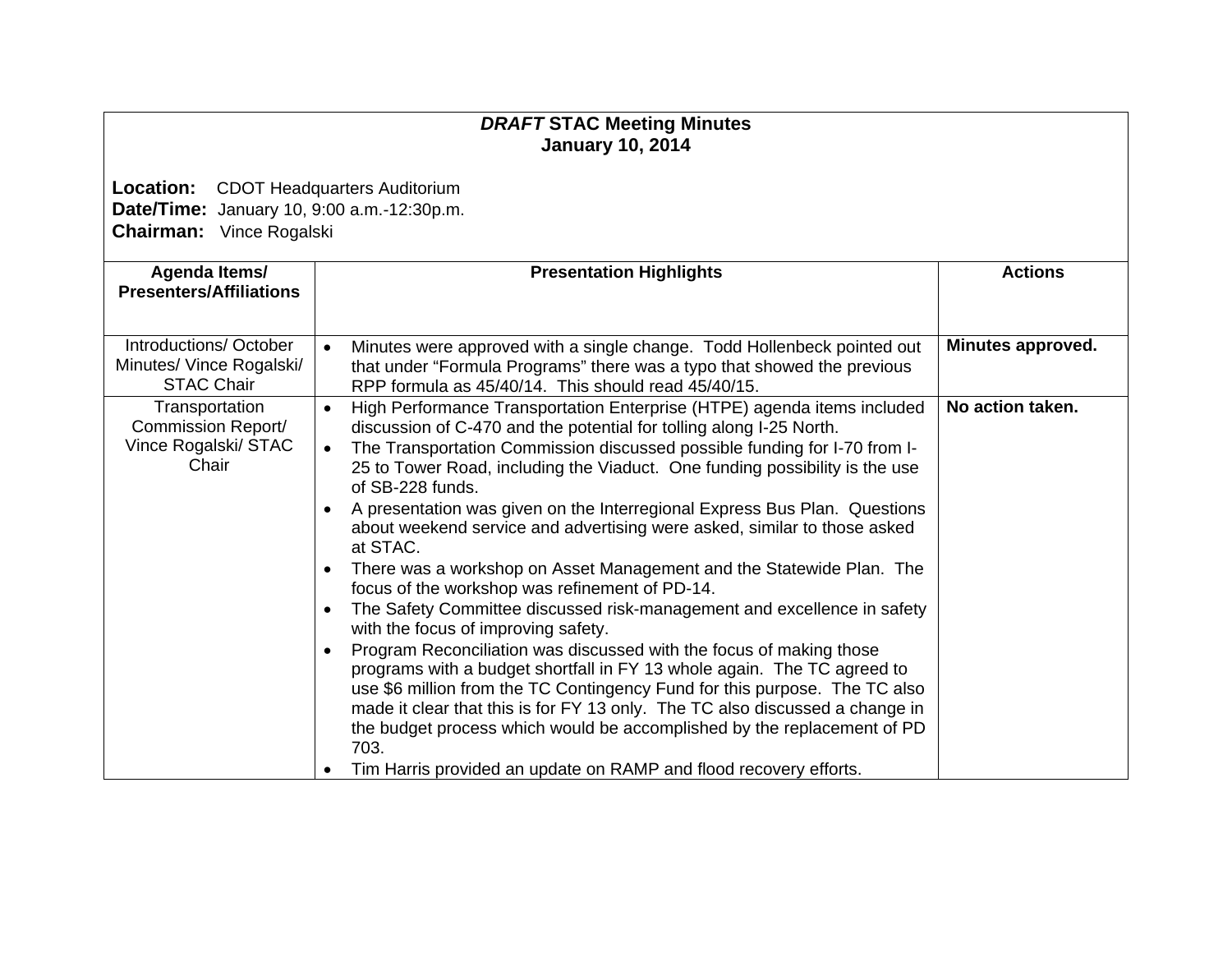| <b>Federal and State</b><br>Legislative Update/<br>Kurt Morrison/ CDOT | The State legislative session began January 8 and CDOT has two bills on<br>the legislative agenda. The first is an outdoor advertising bill that will make                                                                                                                                                                                                                                                                                                                                                                                                                                                                                                                                                                                                                                                                                                                                                                                                                                                                                                                                                                                                                                                                                                                                                                                                                                                                                                                                                                                                                                                                                                                                                                    | No action taken. |
|------------------------------------------------------------------------|-------------------------------------------------------------------------------------------------------------------------------------------------------------------------------------------------------------------------------------------------------------------------------------------------------------------------------------------------------------------------------------------------------------------------------------------------------------------------------------------------------------------------------------------------------------------------------------------------------------------------------------------------------------------------------------------------------------------------------------------------------------------------------------------------------------------------------------------------------------------------------------------------------------------------------------------------------------------------------------------------------------------------------------------------------------------------------------------------------------------------------------------------------------------------------------------------------------------------------------------------------------------------------------------------------------------------------------------------------------------------------------------------------------------------------------------------------------------------------------------------------------------------------------------------------------------------------------------------------------------------------------------------------------------------------------------------------------------------------|------------------|
| Office of Policy &<br><b>Government Relations</b><br>(OPGR)            | some changes to the outdoor advertising program. The second is a flagger<br>training bill that seeks to create a uniform flagger training certification.<br>There has been mention of a \$100 million transfer to the Highway Users<br>$\bullet$<br>Tax Fund (HUTF), but the details are unknown at this point. CDOT wants<br>to ensure that this transfer wouldn't constitute a trade-off for future SB 228<br>funds.<br>There are expected to be between 7-8 flood related bills introduced during<br>$\bullet$<br>this legislative session.<br>There are a couple of "reduction of funding" bills that relate directly to<br>$\bullet$<br>CDOT. The first bill would waive vehicle registration fees for military<br>members who are serving overseas. The second bill would provide an<br>exemption on personal property for seniors.<br>It is also anticipated that a bill addressing the HPTE will be introduced,<br>$\bullet$<br>although details are not known at this time.<br>Amtrak is asking for money from states to help fund the struggling<br>Southwest Chief rail line. There are two bills that would allow the state to<br>supply them with the requested funding amount. The first simply allows for<br>a General Fund transfer of \$4 million and the second introduces a new<br>financing mechanism that would raise the desired amount.<br>Vince Rogalski inquired about Congress and the re-authorization of MAP-<br>$\bullet$<br>21. MAP-21 is set to expire September 31.<br>Kurt Morrison indicated that AASHTO developed recommendations<br>$\circ$<br>for a draft bill. Key provisions include: a proposed gas tax increase<br>of 15.4 cents, allowances for state DOTs to increase the study of |                  |
|                                                                        | VMT user fees, and a continuation of funding with a solution to the<br>solvency problem.<br>John Cater said that FHWA is optimistic that an extension will be<br>$\circ$<br>approved this fiscal year.                                                                                                                                                                                                                                                                                                                                                                                                                                                                                                                                                                                                                                                                                                                                                                                                                                                                                                                                                                                                                                                                                                                                                                                                                                                                                                                                                                                                                                                                                                                        |                  |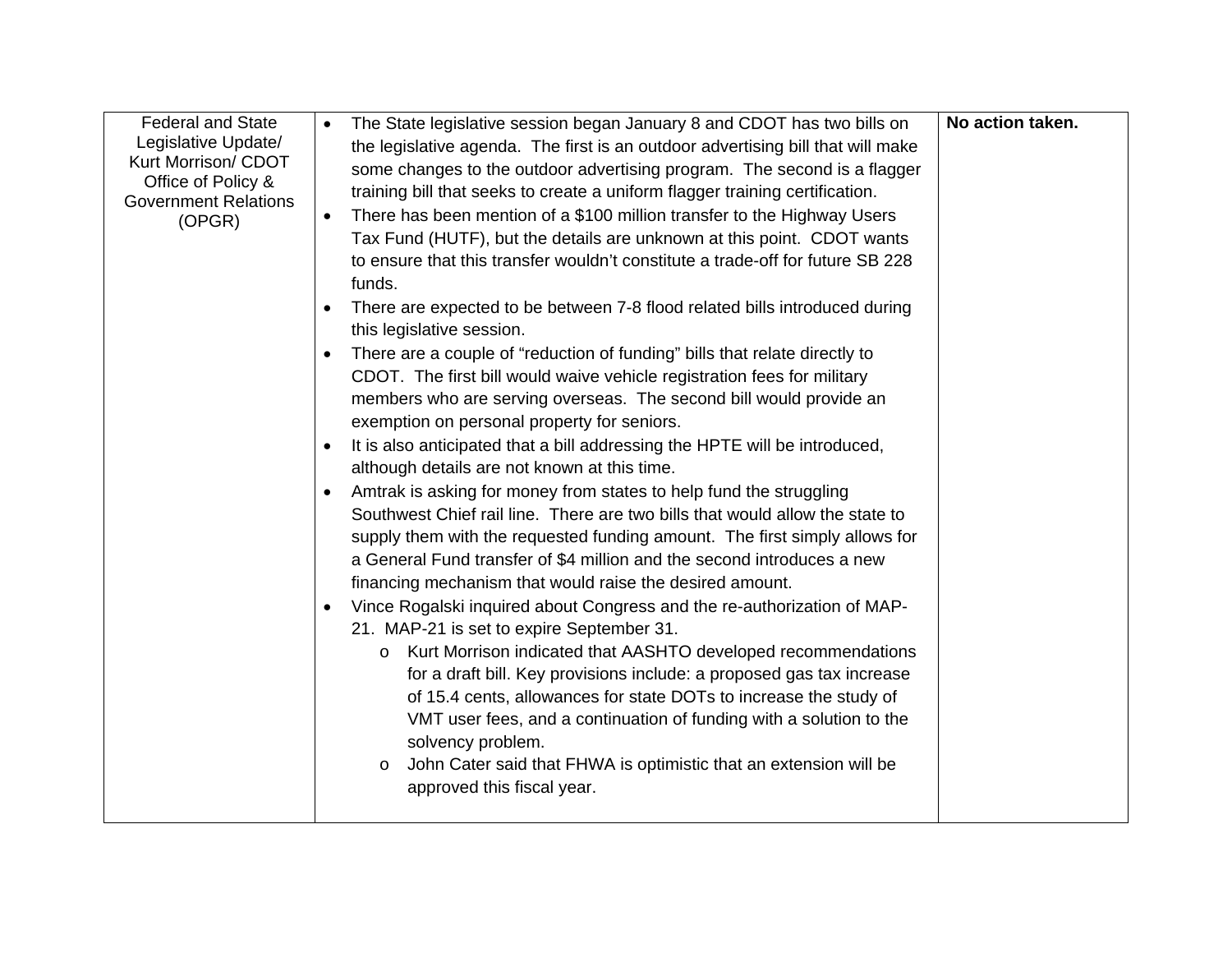| Program Distribution/<br>Debra Perkins-Smith/<br>Division of Transportation<br>Development (DTD) | $\bullet$ | Debra Perkins-Smith provided an update on Program Distribution. She<br>explained the scenarios that are being presented to the TC at their January<br>meeting. The baseline scenario is based on FY 15 budget levels with<br>TransBond funds assigned to Asset Management, and other variance left<br>unassigned. Scenario #1 allocates the TransBond funds in Asset<br>Management and additional variance needed to reach PD 14 goals for<br>Surface Treatment, Maintenance, and Structures, with the remaining<br>variance left unassigned. | <b>ACTION ITEM: STAC</b><br>unanimously passed<br>a motion<br>recommending that<br>the TC allocate funds<br>"freed up" by the<br>retirement of<br><b>TransBond to RPP.</b> |
|--------------------------------------------------------------------------------------------------|-----------|-----------------------------------------------------------------------------------------------------------------------------------------------------------------------------------------------------------------------------------------------------------------------------------------------------------------------------------------------------------------------------------------------------------------------------------------------------------------------------------------------------------------------------------------------|----------------------------------------------------------------------------------------------------------------------------------------------------------------------------|
|                                                                                                  |           | Wayne Williams asked why funds "freed up" through the retirement<br>$\circ$<br>of TransBond debt service are being placed in Asset Management<br>when its original intent was for capacity improvements. Debra<br>informed him that the decision came at the direction of the TC. The<br>TC said that TransBond funds should go to Asset Management,<br>specifically maintenance, surface treatment and structures to meet<br>PD-14 goals.                                                                                                    |                                                                                                                                                                            |
|                                                                                                  |           | Vince Rogalski asked if there was any discussion about putting the<br>$\circ$<br>funds into transit. Debra said there had been no discussion around<br>the use of these funds for transit.                                                                                                                                                                                                                                                                                                                                                    |                                                                                                                                                                            |
|                                                                                                  |           | Vince also asked if there was any discussion about using<br>$\circ$<br>TransBond funds for thel-70 Viaduct. Debra said that it could fit into<br>Asset Management, but there has been no mention of specific<br>projects at this time.                                                                                                                                                                                                                                                                                                        |                                                                                                                                                                            |
|                                                                                                  |           | Gary Beedy commented that scenario #1 makes sense and allows<br>$\circ$<br>for flexibility. He went on to say that the remaining variance should<br>go to the TC Contingency Fund.                                                                                                                                                                                                                                                                                                                                                            |                                                                                                                                                                            |
|                                                                                                  |           | Wayne Williams commented that the problem with scenario #1 is<br>$\circ$<br>that there are varying needs across the state and putting all the<br>revenue into three categories doesn't recognize this. Communities<br>with a low number of roads get left out under this scenario. If one<br>were to put all the money into RPP then the regions could express<br>their priorities. Also, the approach in scenario #1 represents the                                                                                                          |                                                                                                                                                                            |
|                                                                                                  |           | continued centralization of decision making at CDOT.                                                                                                                                                                                                                                                                                                                                                                                                                                                                                          |                                                                                                                                                                            |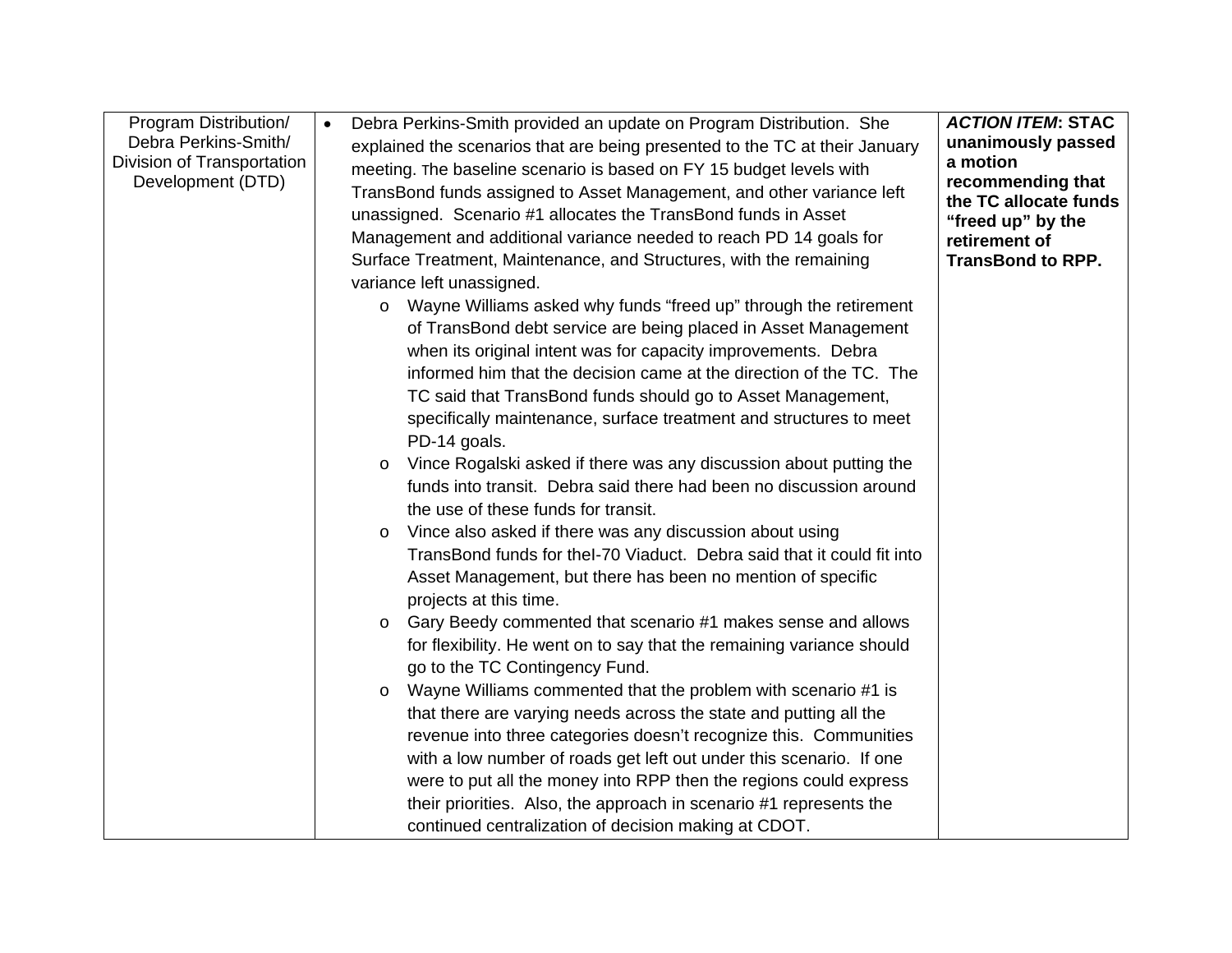| $\circ$ | Barbara Kirkmeyer suggested that the TransBond funds be placed           |  |
|---------|--------------------------------------------------------------------------|--|
|         | in RPP because the bonds were originally intended for strategic          |  |
|         | projects. She went on to say that \$50 million for RPP is not enough     |  |
|         | and all TransBond funds should go to RPP with some exception for         |  |
|         | maintenance.                                                             |  |
| $\circ$ | Thad Noll said that the TC is unlikely to put all \$167 million into RPP |  |
|         | and suggested putting the remaining variance into RPP.                   |  |
| $\circ$ | Vince Rogalski reminded the group that RPP was once at \$167             |  |
|         | million.                                                                 |  |
| $\circ$ | Barbara Kirkmeyer reminded the group that under ISTEA, an                |  |
|         | emphasis was placed on development of priorities and decision            |  |
|         | making at the local level. She also noted that 25-30% of funding         |  |
|         | allocated by CDOT goes to overhead type costs to get projects            |  |
|         | ready. Barbara also mentioned that at the CTI winter conference          |  |
|         | Gov. Hickenlooper was asked about RPP and said that he was in            |  |
|         | support of a regional process.                                           |  |
| $\circ$ | Pete Frasier expressed concern about reduced input from the              |  |
|         | Regions and the role of the STAC in advising the TC.                     |  |
| $\circ$ | Steve Ivancie said that the conversation gets to the credibility of the  |  |
|         | process and CDOT. He also mentioned that there are a variety of          |  |
|         | needs across the state.                                                  |  |
| $\circ$ | Greg Severance noted that he noticed the shift towards centralized       |  |
|         | decision making and said it was frightening. He further asked what       |  |
|         | was wrong with the way things used to be done.                           |  |
| $\circ$ | Trent Bushner commented how some rural TPRs couldn't afford the          |  |
|         | matching funds required for RAMP.                                        |  |
| $\circ$ | Debra Perkins-Smith reminded the group that CDOT's funding               |  |
|         | levels are 30% below what they were when RPP was at \$160                |  |
|         | million. She also spoke to how the Regions express priorities,           |  |
|         | encouraging all STAC members to take part in the Statewide               |  |
|         | Planning process through their RTP development.                          |  |
| $\circ$ | Barbara Kirkmeyer commented that STAC has been supportive of             |  |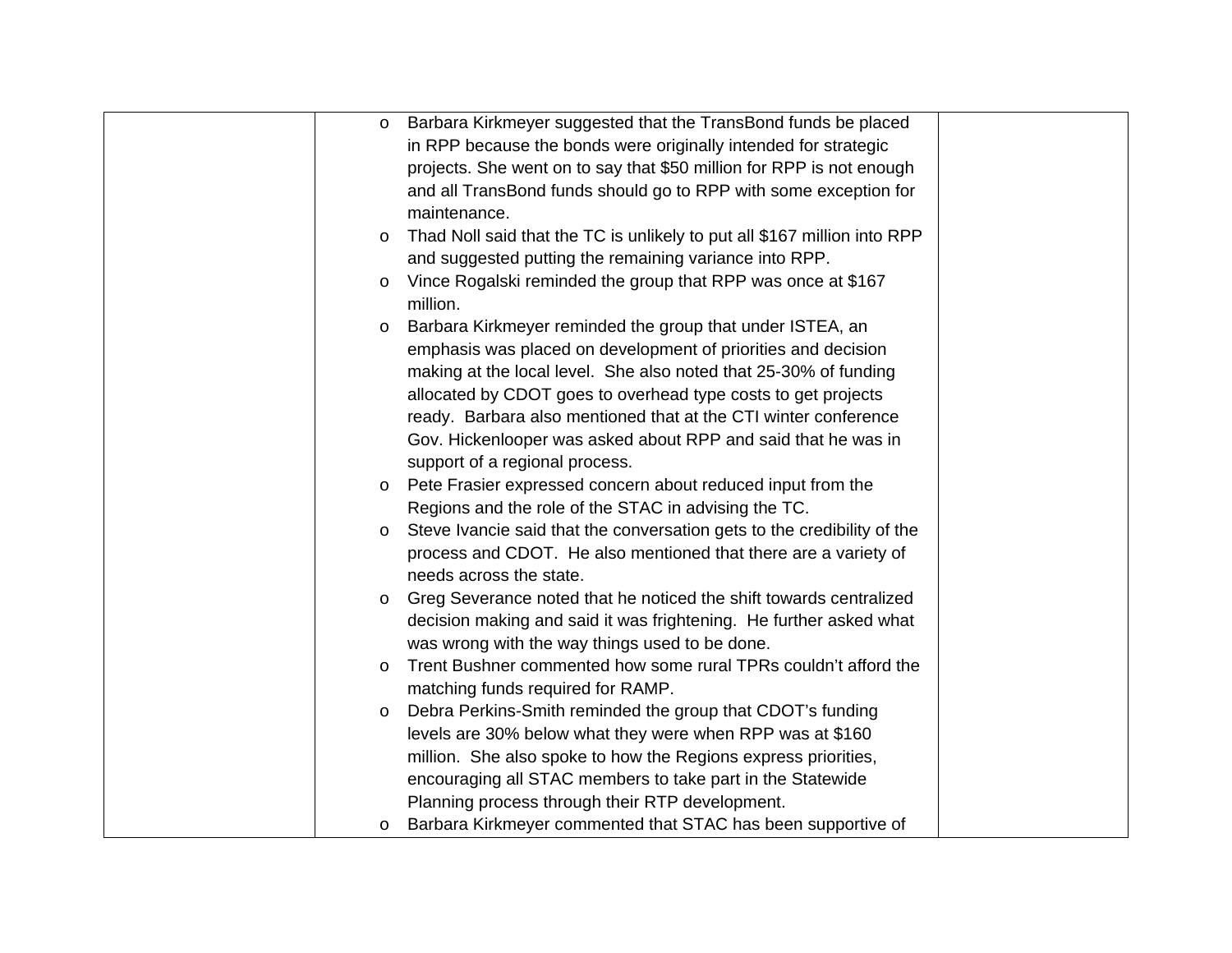|                                                              | surface treatment and maintenance, now it is time to honor the RPP<br>process.<br>Doug Rex commented that DRCOG would like to see the RPP<br>$\circ$<br>formula revisited if RPP is funded at more than the \$10 million level<br>of recent years.<br><b>ACTION ITEM:</b> Wayne proposed a motion: Recommend to the TC<br>$\circ$<br>the allocation of fund "freed up" by the retirement of TransBond to<br>RPP, which will restore RPP to historic levels. The motion passed<br>unanimously.                                                                                                                                                                                                                                                                                                                                                                                                                                                                                                                                                                                                                                                                                                                                                                                                                                                                                                                                                            |                  |
|--------------------------------------------------------------|----------------------------------------------------------------------------------------------------------------------------------------------------------------------------------------------------------------------------------------------------------------------------------------------------------------------------------------------------------------------------------------------------------------------------------------------------------------------------------------------------------------------------------------------------------------------------------------------------------------------------------------------------------------------------------------------------------------------------------------------------------------------------------------------------------------------------------------------------------------------------------------------------------------------------------------------------------------------------------------------------------------------------------------------------------------------------------------------------------------------------------------------------------------------------------------------------------------------------------------------------------------------------------------------------------------------------------------------------------------------------------------------------------------------------------------------------------|------------------|
| <b>RPP and FASTER</b><br>Safety/ Debra Perkins-<br>Smith/DTD | Debra informed the group that the RPP formula (45/40/15) has been<br>$\bullet$<br>approved for FY 15 only. The TC has said that they would like to revisit the<br>formula now that RPP funding has been increased to \$50 million.<br>Vince Rogalski commented that the TC said that STAC was pushing the<br>$\bullet$<br>formula on them and he had to remind them that the formula was originally<br>developed by the TC.<br>Debra told STAC members that staff will be going back to the TC with new<br>RPP formulas developed by a working group of Senior Management Team<br>(SMT) members. The formula must align with the goal or a purpose of the<br>program.<br>Barbara Kirkmeyer said STAC needs to be involved in the creation of the<br>$\bullet$<br>new RPP formula.<br>Debra referenced the internal CDOT audit on FASTER Safety, one of the<br>$\bullet$<br>findings of which was a need for better measurement and reporting.<br>William Johnson, CDOT's Transportation Performance Branch Manager,<br>$\bullet$<br>provided a presentation on FASTER Safety, which included a snapshot of<br>CDOT's safety program, historic FASTER safety projects, new program<br>goals and objectives, a look at the proposed FASTER FY 15 program, and<br>the proposed project selection criteria.<br>Barbara Kirkmeyer asked why, if CDOT is in compliance, is there a<br>$\circ$<br>need to change the process. She also commented that she liked | No action taken. |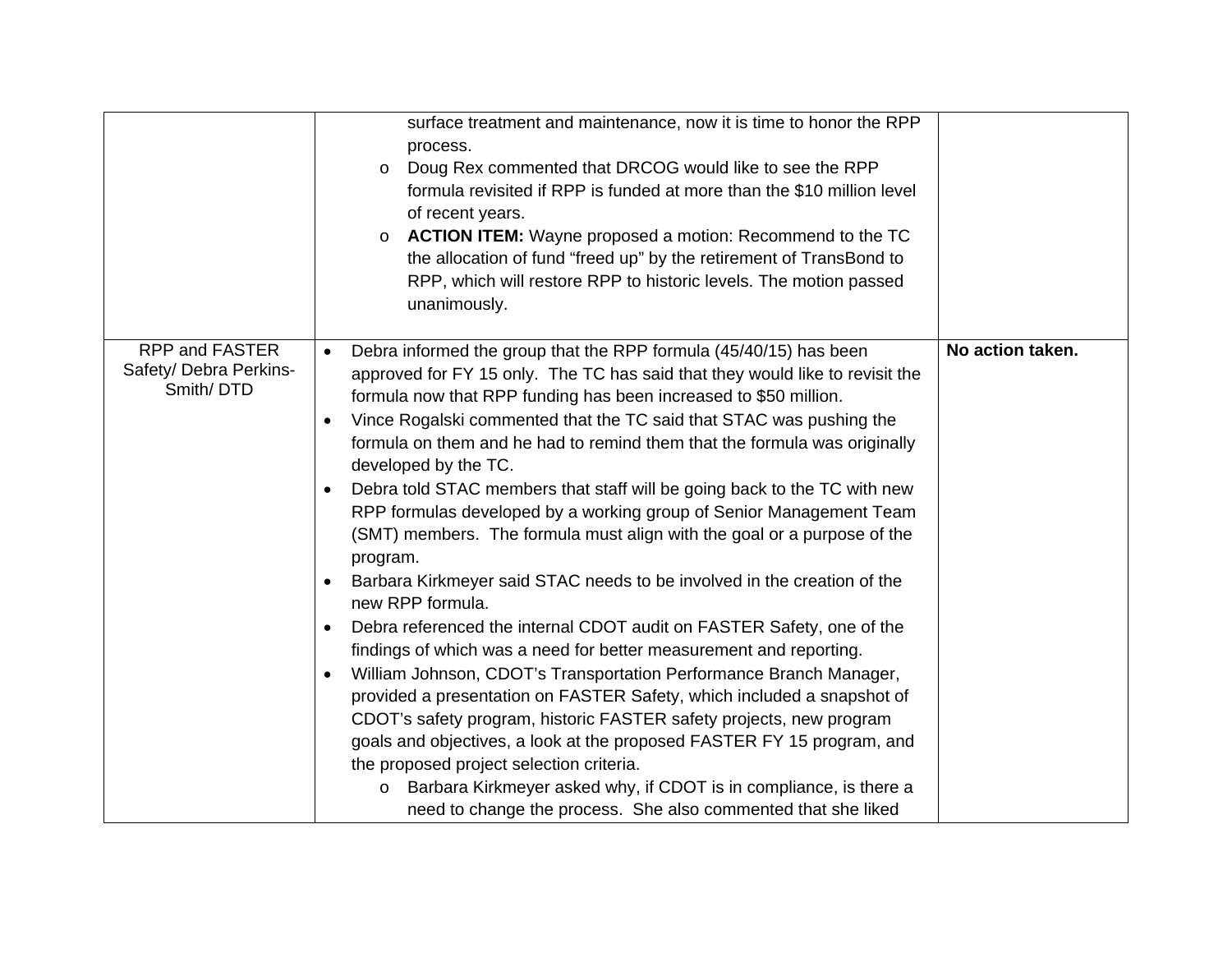|                                         | the way it has worked in the past.<br>Debra replied that the internal audit found that CDOT is being<br>$\circ$<br>consistent with the legislation, but project selection in the region is<br>not consistent. CDOT would like the program to continue and if the<br>legislature asks CDOT what value have you gotten from the<br>program then there would be a measurement of that value.<br>Steve Ivancie asked if the new approach will be driven by accident<br>$\circ$<br>reporting. William responded that would not be the case. Steve<br>then asked how CDOT receives accident data. William responded<br>that CDOT has a crash database from which it receives raw data.<br>That data is then cleansed and sorted in a variety of ways.                                                                                                                                                                                                                                                                                                                                                                                                                                                                                                                                                                                                                                                                                                                  |                                                                                                                                                                                     |
|-----------------------------------------|------------------------------------------------------------------------------------------------------------------------------------------------------------------------------------------------------------------------------------------------------------------------------------------------------------------------------------------------------------------------------------------------------------------------------------------------------------------------------------------------------------------------------------------------------------------------------------------------------------------------------------------------------------------------------------------------------------------------------------------------------------------------------------------------------------------------------------------------------------------------------------------------------------------------------------------------------------------------------------------------------------------------------------------------------------------------------------------------------------------------------------------------------------------------------------------------------------------------------------------------------------------------------------------------------------------------------------------------------------------------------------------------------------------------------------------------------------------|-------------------------------------------------------------------------------------------------------------------------------------------------------------------------------------|
| I-70 West/ Tony DeVito/<br>Region 1 RTD | Tony DeVito, RTD for Region 1, provided a presentation on widening the<br>$\bullet$<br>westbound Twin Tunnel. His presentation included the reasoning behind<br>why now, cost savings, tunnel rebar gantries and tunnel lining forms,<br>efficiencies, EB Twin Tunnel detour route and portal to portal road,<br>utilization of existing detour, construction phasing comparison, impacts to<br>the traveling public future vs. now, and estimated cost and project<br>schedule.<br>Bobby Lieb Jr. clarified that the \$48 million available for the project was a<br>$\bullet$<br>returned loan from the HTPE portion of RAMP. He then asked what the<br>original funding scheme was. Tony informed him that there wasn't one, but<br>as outlined in the presentation there will be real problems in attempting to<br>complete this work in the future (e.g. current detour no longer available,<br>loss of gantries, etc.). Tony also clarified that this project was not submitted<br>as a RAMP application, but it would come out of the HTPE piece of RAMP.<br>Wayne Williams commented that this is an uncompleted corridor that was<br>$\bullet$<br>promised to voters. He also added that this is a known priority and has<br>been for some time. Tony added that the original cost estimate on the<br>project was \$100 million, but now that estimate is down to \$55 million.<br>Trent Bushner commented that if the RAMP money had not been returned | <b>ACTION ITEM: STAC</b><br>unanimously passed<br>a motion<br>recommending the<br>TC approve \$48<br>million in RAMP<br>funding be allocated<br>the I-70 West WB<br>Tunnel project. |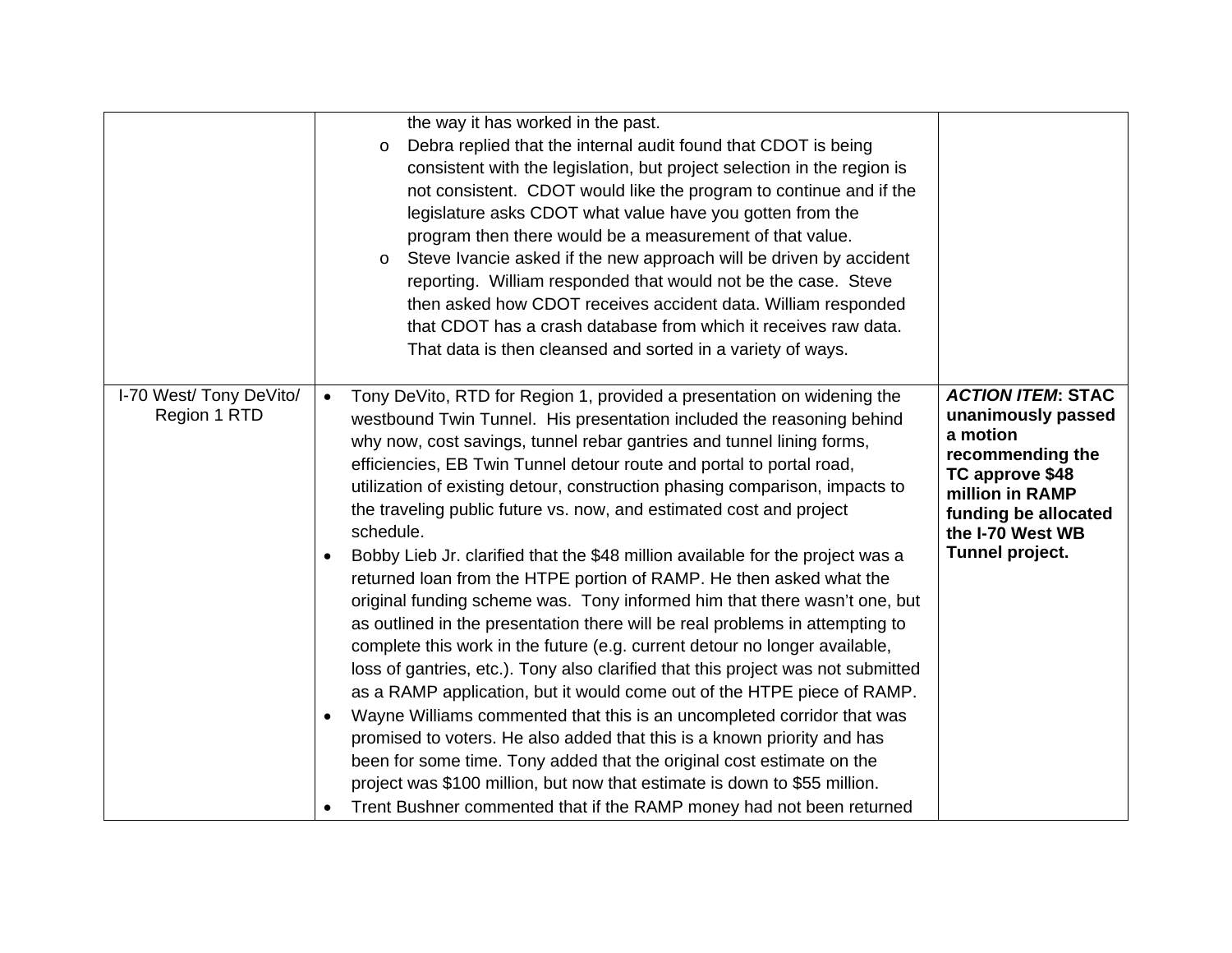| <b>ACTION ITEM:</b> Bobby Lieb Jr. made a motion advising the TC to approve<br>٠<br>the allocation of \$48 million in RAMP funding to the I-70 West WB Tunnel<br>project. Motion passed unanimously.<br>2015 FASTER Projects/<br><b>ACTION ITEM: STAC</b><br>Mark Imoff came before STAC to give a presentation and discuss FASTER<br>$\bullet$                                                                                                                                                                                                                                                                                                                                                                                                                    |
|--------------------------------------------------------------------------------------------------------------------------------------------------------------------------------------------------------------------------------------------------------------------------------------------------------------------------------------------------------------------------------------------------------------------------------------------------------------------------------------------------------------------------------------------------------------------------------------------------------------------------------------------------------------------------------------------------------------------------------------------------------------------|
| Mark Imoff/ Division of<br>unanimously passed<br>FY 15 recommended projects and FASTER redistribution guidelines for FY<br>Transit & Rail (DTR)<br>a motion<br>16 and beyond. His presentation included FASTER transit redistribution,<br>recommending<br>projects and practice, project award process for FY 15 and guiding<br>approval of FY 15<br>principles.<br><b>FASTER projects.</b><br>Terri Blackmore asked about how to go about expanding. Mark replied that<br>٠<br>they would need to go before the subcommittee to approve replace and<br>expansion. He also added that PD-14 guides this to a certain extent.<br><b>ACTION ITEM:</b> Wayne Williams made a motion to recommend approval of<br>FY 15 FASTER projects. The motion passed unanimously. |
| <b>AGS/ICS Update/ David</b><br>David Krutsinger provided an update on the Interregional Connectivity<br>$\bullet$                                                                                                                                                                                                                                                                                                                                                                                                                                                                                                                                                                                                                                                 |
| Krutsinger/DTR<br>Study and Advanced Guideway System Feasibility Study. His presentation                                                                                                                                                                                                                                                                                                                                                                                                                                                                                                                                                                                                                                                                           |
| included an overview of what AGS and ICS are, what high speed transit is,<br>HST study findings, and conclusions about the studies.                                                                                                                                                                                                                                                                                                                                                                                                                                                                                                                                                                                                                                |
| RAMP/Flood Update/<br>No action taken.<br>Scott McDaniel provided an update on RAMP and flood response efforts.                                                                                                                                                                                                                                                                                                                                                                                                                                                                                                                                                                                                                                                    |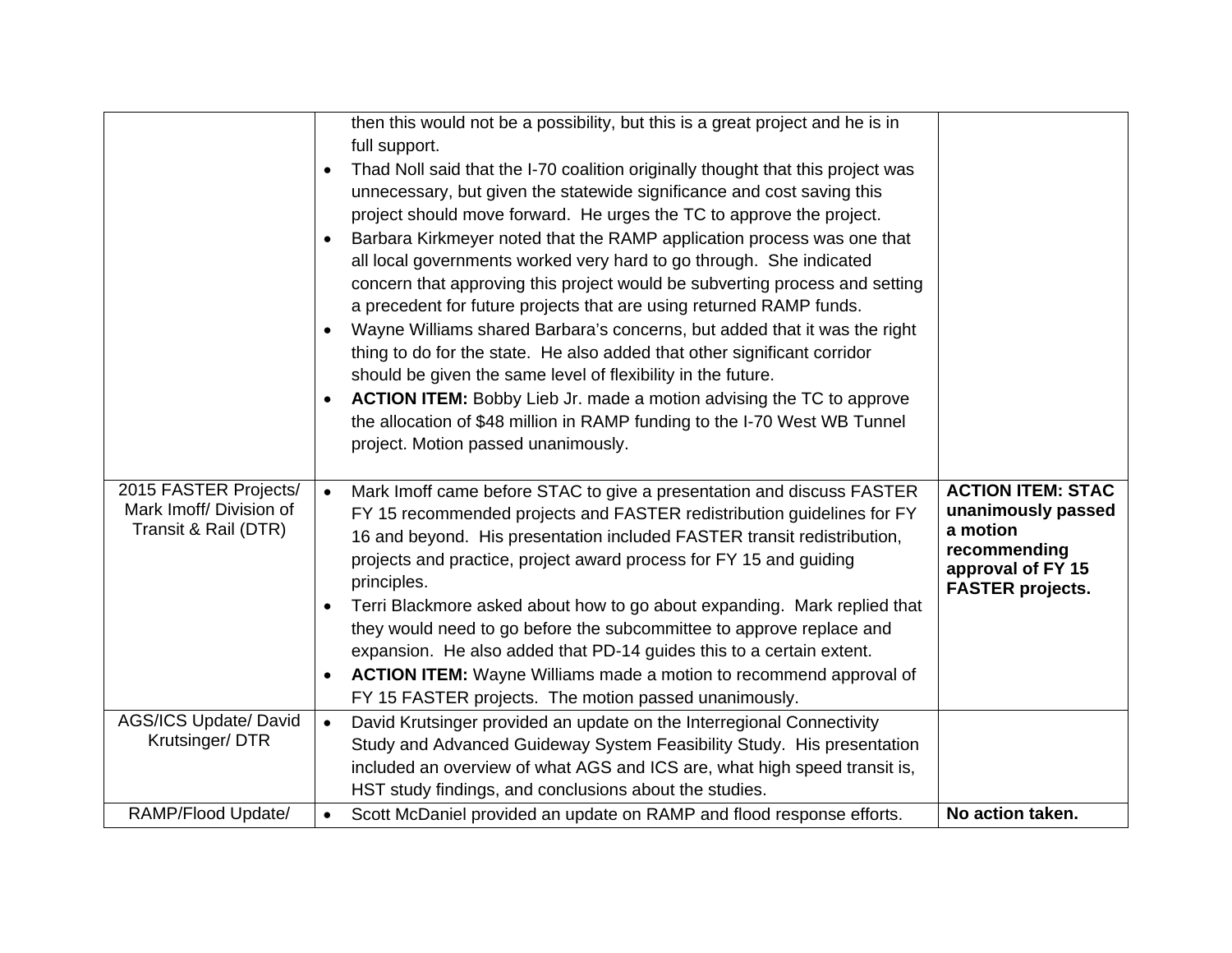| Scott McDaniel/ Acting   | Flood: all roads are now re-opened and were so ahead of schedule. Now<br>$\bullet$    |                  |
|--------------------------|---------------------------------------------------------------------------------------|------------------|
| <b>Chief Engineer</b>    | the recovery efforts have moved into permanent repairs. The Incident                  |                  |
|                          | Command Center (ICC) is developing systems to monitor and track the                   |                  |
|                          | performance of projects. This will allow CDOT to understand what projects             |                  |
|                          | are being completed on schedule and budget and which need more                        |                  |
|                          | attention. All permanent fixes will go through this process.                          |                  |
|                          | RAMP: There was a January 6 deadline for receiving letters of<br>$\bullet$            |                  |
|                          | commitment. 35 of 43 letters of commitment have been received with 6                  |                  |
|                          | others asking for an extension or guidance from CDOT. CDOT is now in                  |                  |
|                          | the process of reviewing the scope, schedule, and budget for each                     |                  |
|                          | application.                                                                          |                  |
| Statewide Plan/ Michelle | Michelle Scheuerman provided a presentation with the preliminary results<br>$\bullet$ | No action taken. |
| Scheuerman/DTD           |                                                                                       |                  |
|                          | from the statewide survey, including an overview of the survey and its                |                  |
|                          | purpose, response rate, results, and key takeaways.                                   |                  |
|                          | Trent Bushner noted that the response rate seemed low.<br>$\bullet$                   |                  |
|                          | Pete Frasier asked why CDOT was conducting surveys again. She also<br>٠               |                  |
|                          | commented that in rural Colorado not all homes have computers. Michelle               |                  |
|                          | responded that these surveys were intended to get a statewide                         |                  |
|                          | perspective.                                                                          |                  |
|                          | Terri Blackmore commented that the timing of these surveys was not ideal<br>$\bullet$ |                  |
|                          | (holiday season).                                                                     |                  |
|                          | Scott Hobson added that the Pueblo Area Council of Governments<br>$\bullet$           |                  |
|                          | (PACOG) felt that the surveys had a lot of value.                                     |                  |
|                          | Norm Steen commented that he was surprised that there was a higher<br>٠               |                  |
|                          | response rate in rural areas than in urban areas.                                     |                  |
| Colorado Strategic       | Alisa Babler provided STAC with an update on the Colorado Strategic<br>$\bullet$      | No action taken. |
| Highway Safety Plan/     | Highway Safety Plan and invited members to attend region meetings being               |                  |
| Alisa Babler/ Traffic &  |                                                                                       |                  |
| Safety                   | held in January and February.                                                         |                  |
|                          | Trent Bushner commented that he would like to host a meeting in Yuma.<br>$\bullet$    |                  |
|                          | John Cater indicated that FHWA would like to see as many of these                     |                  |
|                          | meetings take place as possible.                                                      |                  |